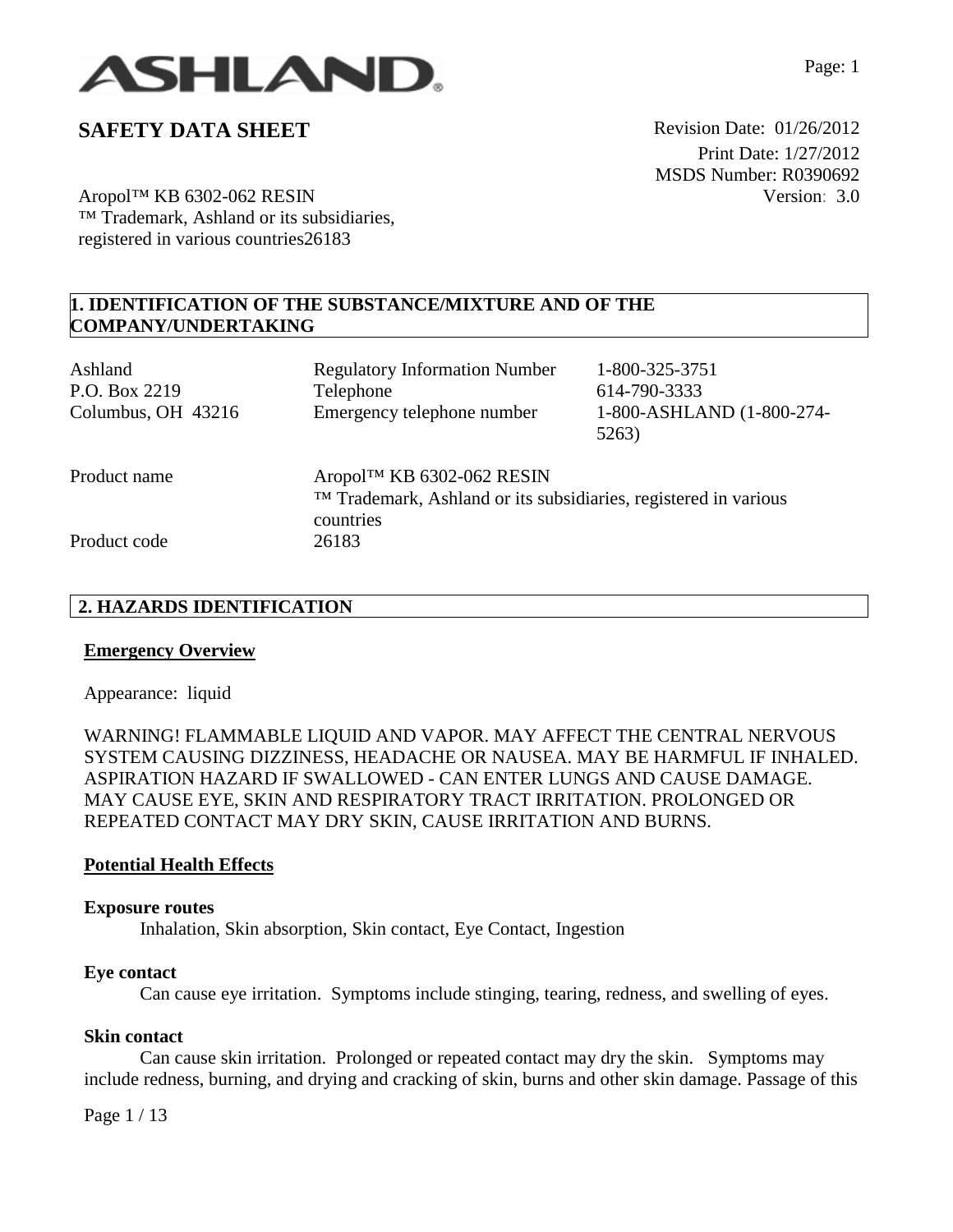

 Print Date: 1/27/2012 MSDS Number: R0390692 Version: 3.0

Aropol™ KB 6302-062 RESIN ™ Trademark, Ashland or its subsidiaries, registered in various countries26183

material into the body through the skin is possible, but it is unlikely that this would result in harmful effects during safe handling and use.

#### **Ingestion**

Swallowing small amounts of this material during normal handling is not likely to cause harmful effects. Swallowing large amounts may be harmful. This material can get into the lungs during swallowing or vomiting. This results in lung inflammation and other lung injury.

### **Inhalation**

Breathing aerosol and/or mist is possible when material is sprayed. Aerosol and mist may present a greater risk of injury because more material may be present in the air than from vapor alone. Breathing small amounts of this material during normal handling is not likely to cause harmful effects. Breathing large amounts may be harmful. Symptoms are not expected at air concentrations below the recommended exposure limits, if applicable (see Section 8.).

### **Aggravated Medical Condition**

Preexisting disorders of the following organs (or organ systems) may be aggravated by exposure to this material:, respiratory tract, skin, lung (for example, asthma-like conditions), liver, male reproductive system, auditory system

#### **Symptoms**

Signs and symptoms of exposure to this material through breathing, swallowing, and/or passage of the material through the skin may include:, metallic taste, stomach or intestinal upset (nausea, vomiting, diarrhea), irritation (nose, throat, airways), central nervous system depression (dizziness, drowsiness, weakness, fatigue, nausea, headache, unconsciousness) and other central nervous system effects, loss of coordination, confusion, liver damage

#### **Target Organs**

Overexposure to this material (or its components) has been suggested as a cause of the following effects in laboratory animals:, mild, reversible kidney effects, effects on hearing, respiratory tract damage (nose, throat, and airways), testis damage, liver damage, Overexposure to this material (or its components) has been suggested as a cause of the following effects in humans:, mild effects on color vision, effects on hearing, respiratory tract damage (nose, throat, and airways), central nervous system effects

## **Carcinogenicity**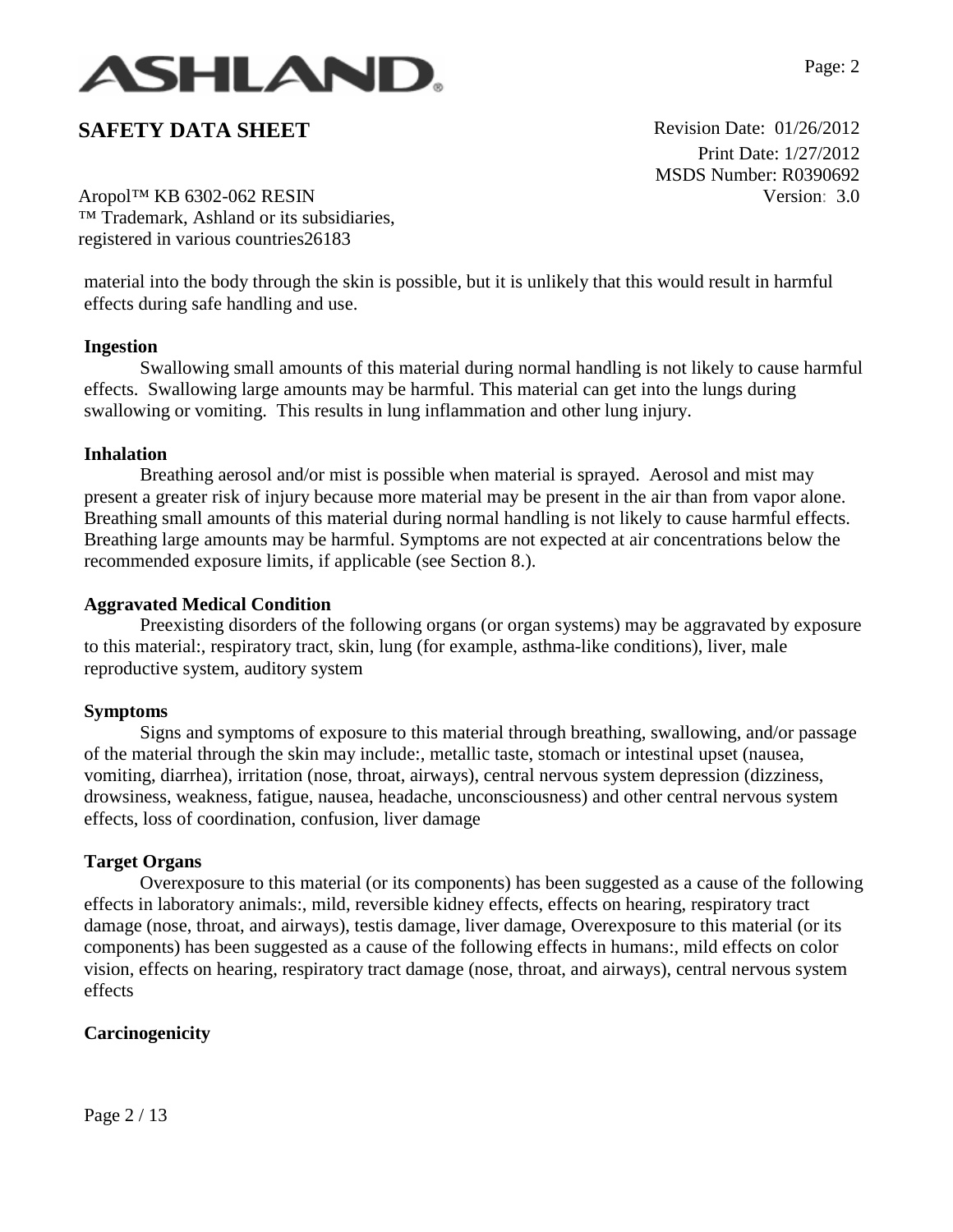

 Print Date: 1/27/2012 MSDS Number: R0390692 Version: 3.0

Aropol™ KB 6302-062 RESIN ™ Trademark, Ashland or its subsidiaries, registered in various countries26183

Styrene is listed as a possible human carcinogen by the International Agency for Research on Cancer (IARC) and as reasonably anticipated to be a human carcinogen by the National Toxicology Program (NTP).

### **Reproductive hazard**

This material (or a component) has been shown to cause harm to the fetus in laboratory animal studies. Harm to the fetus occurs only at exposure levels that harm the pregnant animal. The relevance of these findings to humans is uncertain.

#### **Other information**

Styrene readily reacts with low concentrations of halogens (for example, fluorine, chlorine, bromine, or iodine) to form a tear-producing substance.

### **3. COMPOSITION/INFORMATION ON INGREDIENTS**

| <b>Hazardous Components</b> | CAS-No. / Trade Secret No. | . Concentration     |
|-----------------------------|----------------------------|---------------------|
| <b>STYRENE</b>              | $100 - 42 - 5$             | $\degree$ >=40-<50% |

### **4. FIRST AID MEASURES**

#### **Eyes**

If symptoms develop, immediately move individual away from exposure and into fresh air. Flush eyes gently with water for at least 15 minutes while holding eyelids apart; seek immediate medical attention.

#### **Skin**

Remove contaminated clothing. Flush exposed area with large amounts of water. If skin is damaged, seek immediate medical attention. If skin is not damaged and symptoms persist, seek medical attention. Launder clothing before reuse.

#### **Ingestion**

Seek medical attention. If individual is drowsy or unconscious, do not give anything by mouth; place individual on the left side with the head down. Contact a physician, medical facility, or poison

Page 3 / 13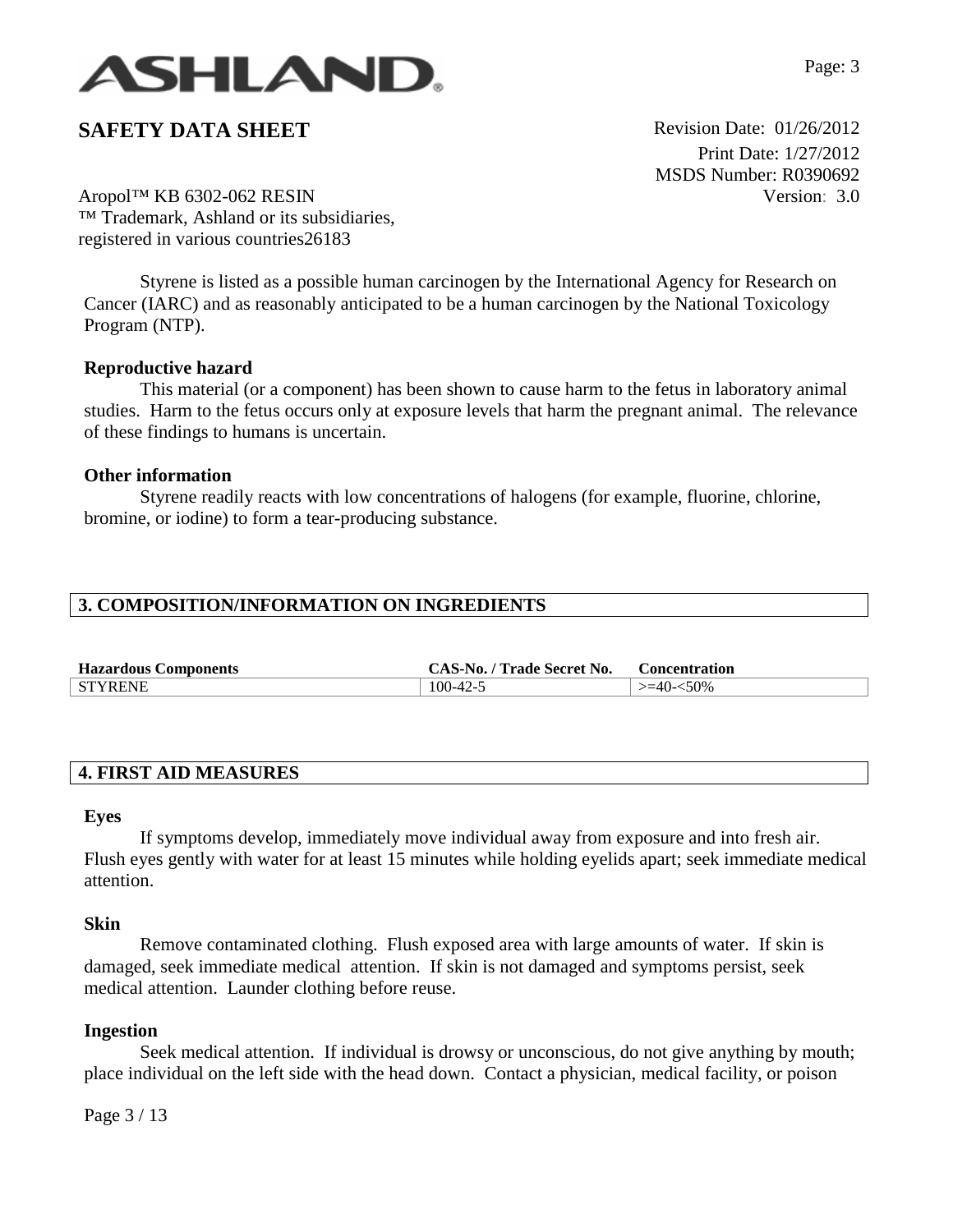

 Print Date: 1/27/2012 MSDS Number: R0390692 Version: 3.0

Aropol™ KB 6302-062 RESIN ™ Trademark, Ashland or its subsidiaries, registered in various countries26183

control center for advice about whether to induce vomiting. If possible, do not leave individual unattended.

### **Inhalation**

If symptoms develop, move individual away from exposure and into fresh air. If symptoms persist, seek medical attention. If breathing is difficult, administer oxygen. Keep person warm and quiet; seek immediate medical attention.

#### **Notes to physician**

**Hazards:** This material is an aspiration hazard. Potential danger from aspiration must be weighed against possible oral toxicity (See Section 2 - Swallowing) when deciding whether to induce vomiting.

**Treatment:** No information available.

### **5. FIREFIGHTING MEASURES**

#### **Suitable extinguishing media**

Dry chemical, Carbon dioxide (CO2), Water spray, Foam

#### **Hazardous combustion products**

May form:, carbon dioxide and carbon monoxide, toxic fumes, various hydrocarbons

## **Precautions for fire-fighting**

 Material is volatile and readily gives off vapors which may travel along the ground or be moved by ventilation and ignited by pilot lights, flames, sparks, heaters, smoking, electric motors, static discharge or other ignition sources at locations near the material handling point. Never use welding or cutting torch on or near drum (even empty) because product (even just residue) can ignite explosively. During a fire, irritating or toxic decomposition products may be generated.Wear full firefighting turn-out gear (full Bunker gear), and respiratory protection (SCBA). Polymerization will take place under fire conditions. If polymerization occurs in a closed container, there is a possibility it will rupture violently. Cool storage container with water, if exposed to fire.

# **NFPA Flammable and Combustible Liquids Classification**

Flammable Liquid Class IC

## **6. ACCIDENTAL RELEASE MEASURES**

Page 4 / 13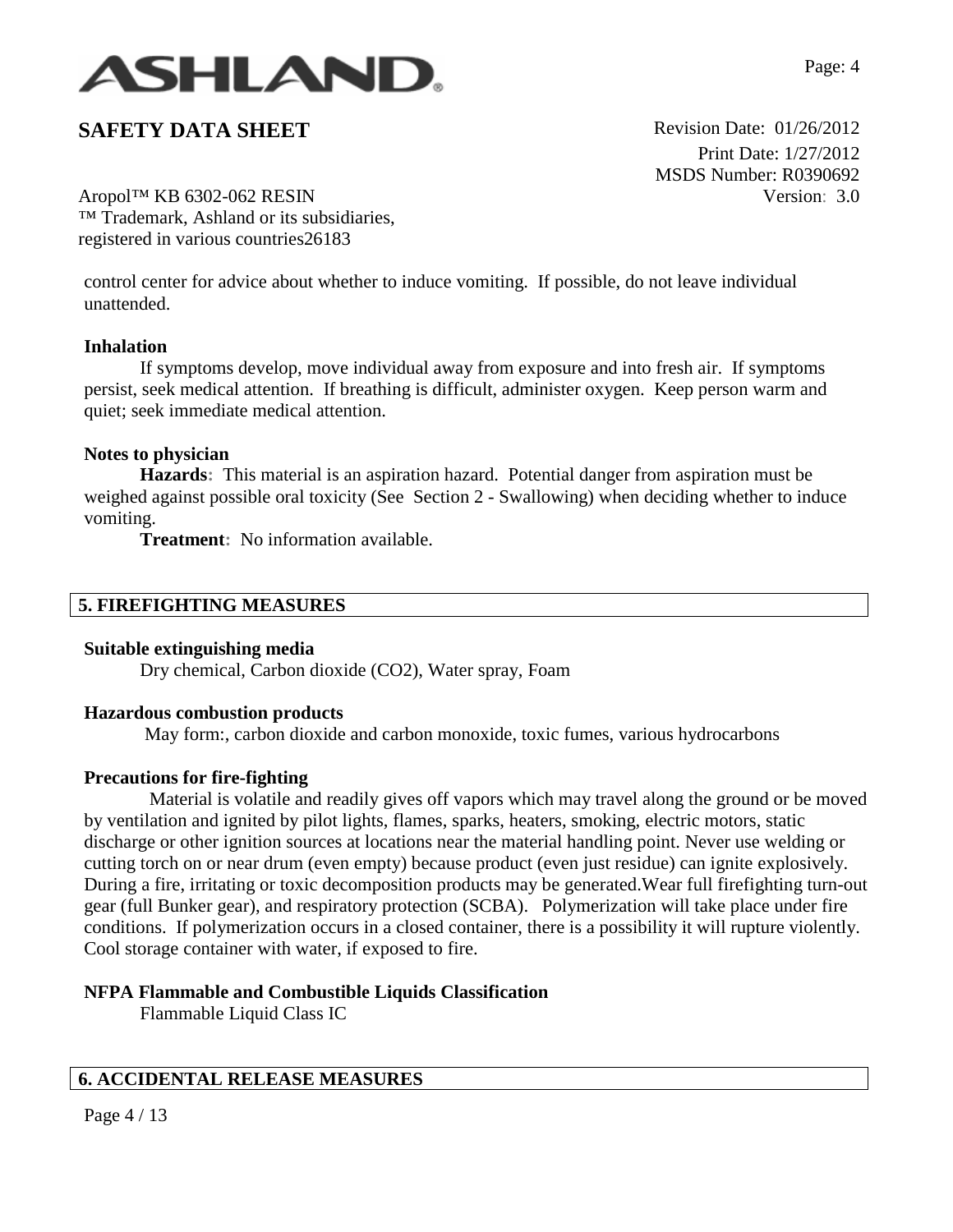

 Print Date: 1/27/2012 MSDS Number: R0390692 Version: 3.0

Aropol™ KB 6302-062 RESIN ™ Trademark, Ashland or its subsidiaries, registered in various countries26183

### **Personal precautions**

For personal protection see section 8.Eliminate all ignition sources (flares, flames including pilot lights, electrical sparks). Persons not wearing protective equipment should be excluded from area of spill until clean-up has been completed. Stop spill at source. Prevent from entering drains, sewers, streams or other bodies of water. Prevent from spreading. If runoff occurs, notify authorities as required. Pump or vacuum transfer spilled product to clean containers for recovery. Absorb unrecoverable product. Transfer contaminated absorbent, soil and other materials to containers for disposal.

#### **Environmental precautions**

Prevent run-off to sewers, streams or other bodies of water. If run-off occurs, notify proper authorities as required, that a spill has occurred.

#### **Methods for cleaning up**

Persons not wearing protective equipment should be excluded from area of spill until clean-up has been completed. Stop spill at source, dike area of spill to prevent spreading, pump liquid to salvage tank. Remaining liquid may be taken up on sand, clay, earth, floor absorbent, or other absorbent material and shoveled into containers.

## **7. HANDLING AND STORAGE**

#### **Handling**

Containers of this material may be hazardous when emptied. Since emptied containers retain product residues (vapor, liquid, and/or solid), all hazard precautions given in the data sheet must be observed. Avoid prolonged or frequently repeated skin contact with this material. Skin contact can be minimized by wearing impervious protective gloves. As with all products of this nature, good personal hygiene is essential. Hands and other exposed areas should be washed thoroughly with soap and water after contact, especially before eating and/or smoking. Regular laundering of contaminated clothing is essential to reduce indirect skin contact with this material. Static ignition hazard can result from handling and use. Electrically bond and ground all containers, personnel and equipment before transfer or use of material. Special precautions may be necessary to dissipate static electricity for nonconductive containers. Use proper bonding and grounding during product transfer as described in National Fire Protection Association document NFPA 77. Warning. Sudden release of hot organic chemical vapors or mists from process equipment operating at elevated temperature and pressure, or sudden ingress of air into vacuum equipment, may result in ignitions without the presence of obvious ignition sources. Published "autoignition" or "ignition" temperature values cannot be treated as safe operating temperatures in chemical processes without analysis of the actual process conditions. Any use

Page 5 / 13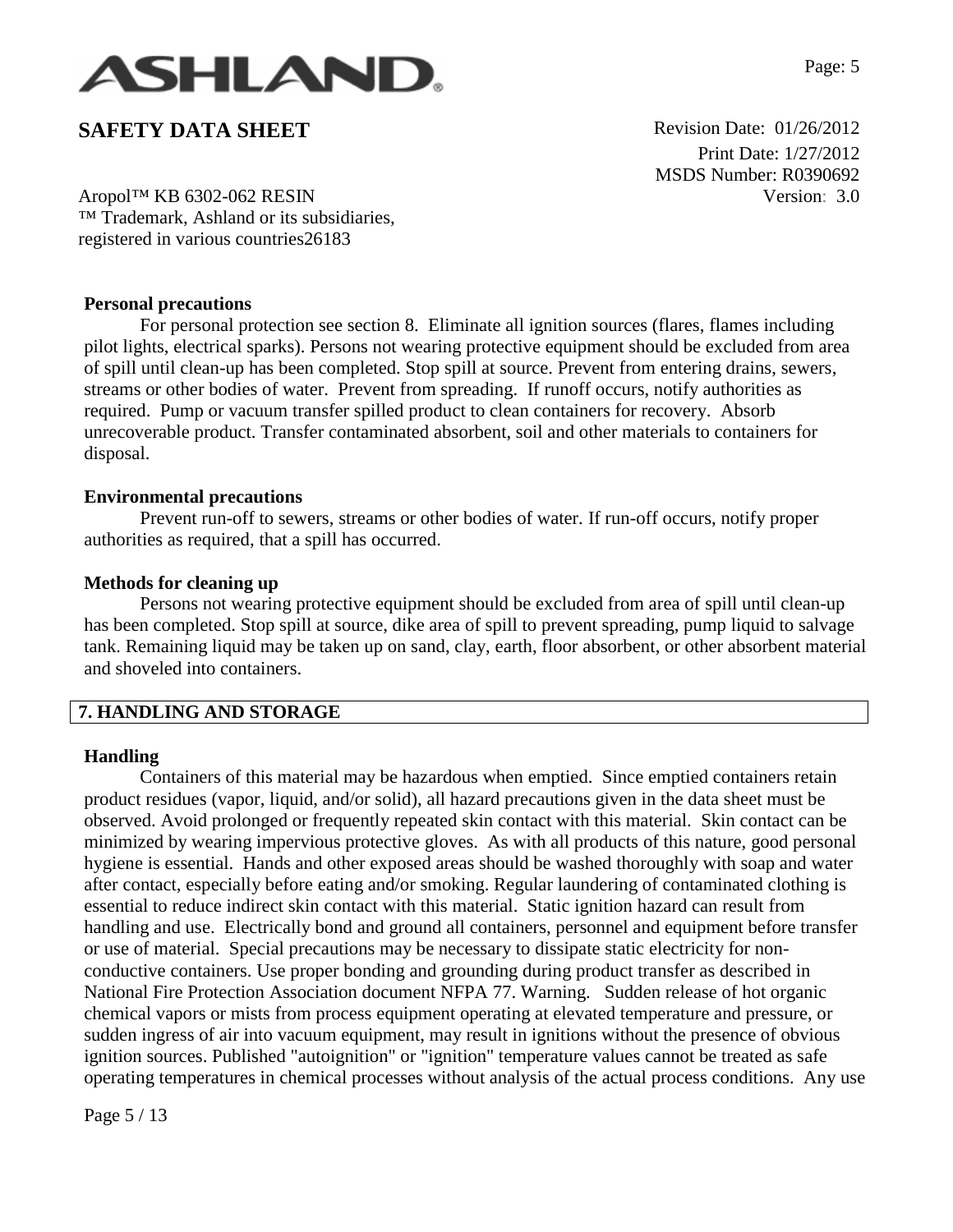

 Print Date: 1/27/2012 MSDS Number: R0390692 Version: 3.0

Aropol™ KB 6302-062 RESIN ™ Trademark, Ashland or its subsidiaries, registered in various countries26183

of this product in elevated temperature processes should be thoroughly evaluated to establish and maintain safe operating conditions.

#### **Storage**

Store in closed containers in a dry, well-ventilated area. Do not store near extreme heat, open flame, or sources of ignition.

## **8. EXPOSURE CONTROLS/PERSONAL PROTECTION**

#### **Exposure Guidelines**

| <b>STYRENE</b>    |                           | 100-42-5           |
|-------------------|---------------------------|--------------------|
| <b>CAD AB OEL</b> | time weighted average     | $20$ ppm           |
| <b>CAD AB OEL</b> | time weighted average     | $85 \text{ mg/m}$  |
| <b>CAD AB OEL</b> | Short term exposure limit | $40$ ppm           |
| CAD AB OEL        | Short term exposure limit | $170 \text{ mg/m}$ |
| CAD BC OEL        | time weighted average     | $50$ ppm           |
| CAD BC OEL        | Short term exposure limit | 75 ppm             |
| OEL (QUE)         | time weighted average     | $50$ ppm           |
| OEL (QUE)         | time weighted average     | $213 \text{ mg/m}$ |
| OEL (QUE)         | Short term exposure limit | $100$ ppm          |
| OEL (QUE)         | Short term exposure limit | $426 \text{ mg/m}$ |
| CAD ON OEL        | time weighted average     | 35 ppm             |
| CAD ON OEL        | Short term exposure limit | $100$ ppm          |
| <b>CAD MB OEL</b> | time weighted average     | 20 ppm             |
| <b>CAD MB OEL</b> | Short term exposure limit | 40 ppm             |

## **General advice**

These recommendations provide general guidance for handling this product. Personal protective equipment should be selected for individual applications and should consider factors which affect exposure potential, such as handling practices, chemical concentrations and ventilation. It is ultimately the responsibility of the employer to follow regulatory guidelines established by local authorities.

#### **Exposure controls**

Provide sufficient mechanical (general and/or local exhaust) ventilation to maintain exposure below TLV(s). OSHA has formally endorsed a styrene industry proposal for a voluntary 50 ppm workplace limit on styrene. Members of the Styrene Information and Research Council (SIRC), Composites Institute (CI), Composite Fabricators Association (CFA), International Cast Polymers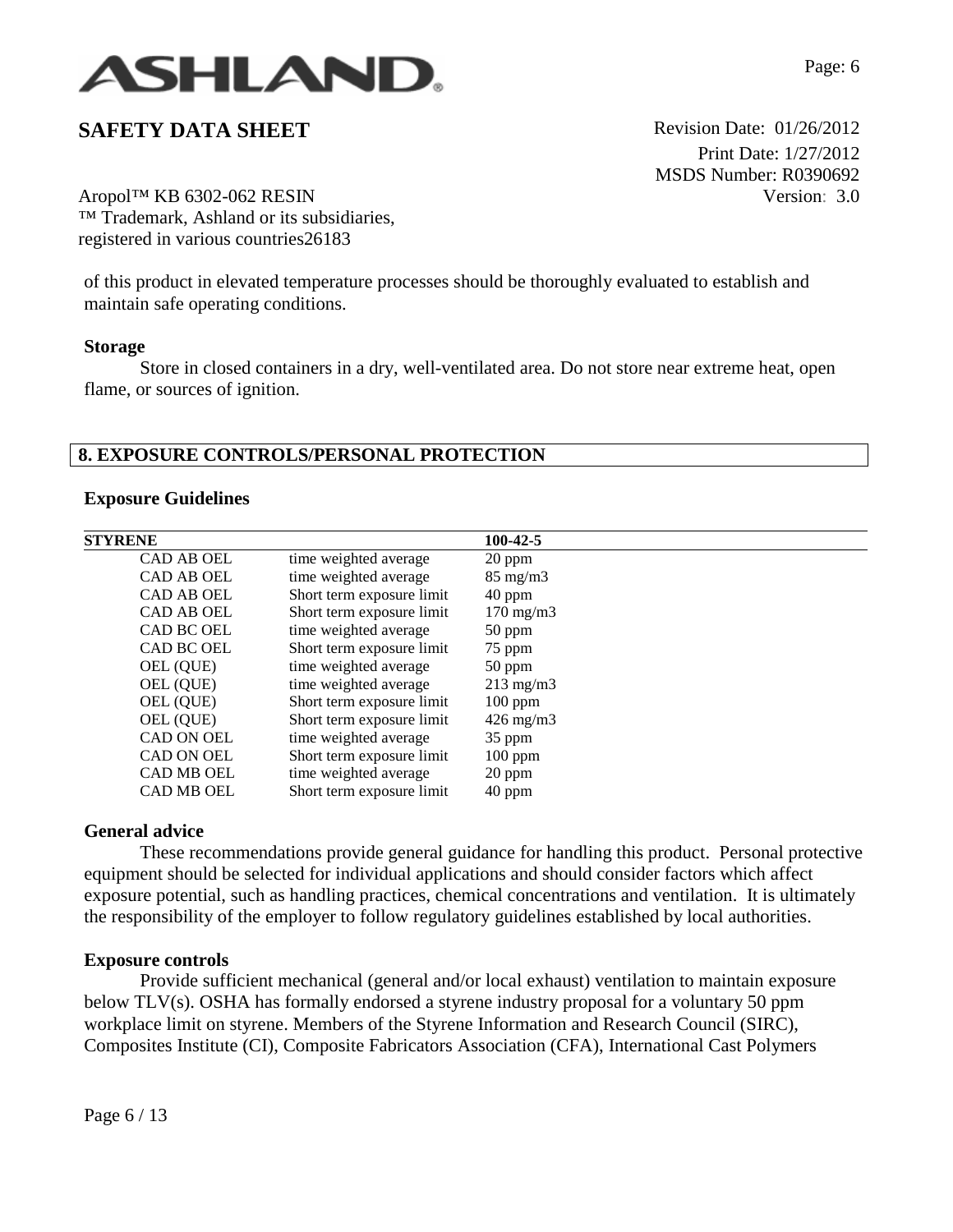

 Print Date: 1/27/2012 MSDS Number: R0390692 Version: 3.0

Aropol™ KB 6302-062 RESIN ™ Trademark, Ashland or its subsidiaries, registered in various countries26183

Association (ICPA) and National Marine Manufacturers Association (NMMA) have agreed to use either engineering controls, work practices or respiratory protection to achieve this voluntary limit for styrene.

## **Eye protection**

Chemical splash goggles in compliance with OSHA regulations are advised; however, OSHA regulations also permit other type safety glasses. Consult your safety representative.

### **Skin and body protection**

Wear resistant gloves (consult your safety equipment supplier). To prevent repeated or prolonged skin contact, wear impervious clothing and boots. Wear resistant gloves such as: polyvinyl alcohol

### **Respiratory protection**

If workplace exposure limit(s) of product or any component is exceeded (see exposure guidelines), a NIOSH-approved air supplied respirator is advised in absence of proper environmental control. OSHA regulations also permit other NIOSH respirators (negative pressure type) under specified conditions (see your industrial hygienist). Engineering or administrative controls should be implemented to reduce exposure.

# **9. PHYSICAL AND CHEMICAL PROPERTIES**

| <b>Physical state</b>                       | liquid                                     |
|---------------------------------------------|--------------------------------------------|
| Odour                                       | pungent                                    |
| <b>Boiling point/boiling range</b>          | 293 °F / 145 °C                            |
| <b>Flash point</b>                          | 84.9 °F / 29.4 °C Seta closed cup          |
| <b>Evaporation rate</b>                     | $(>)$ 1 Ethyl Ether                        |
| Lower explosion limit/Upper explosion limit | 1.1 %(V) / 6.1 %(V)                        |
| Vapour pressure                             | 8.532 hPa @ 77 °F / 25 °C Calculated Vapor |
|                                             | Pressure                                   |
| <b>Relative vapour density</b>              | $(>)1$ AIR=1                               |
| <b>Density</b>                              | 1.1 g/cm3 @ 77 °F / 25 °C                  |
|                                             | 9.195 lb/gal @ 77.00 °F / 25.00 °C         |
| <b>Water solubility</b>                     | insoluble                                  |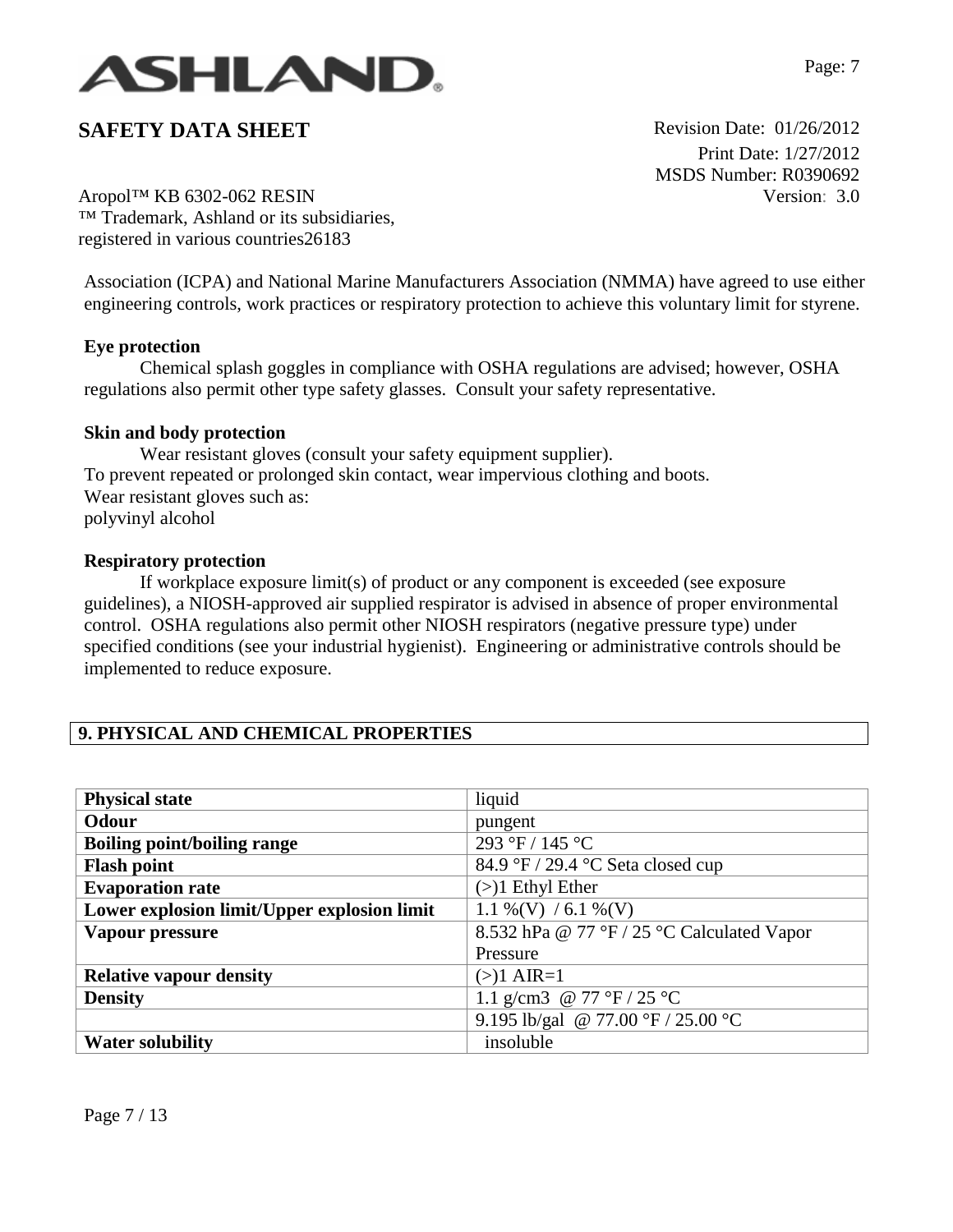

Aropol™ KB 6302-062 RESIN ™ Trademark, Ashland or its subsidiaries, registered in various countries26183

### **10. STABILITY AND REACTIVITY**

#### **Stability**

Stable.

#### **Conditions to avoid**

Avoid heat, open flame, and prolonged storage at elevated temperatures., Avoid contact with:, excessive heat

### **Incompatible products**

Avoid contact with:, acids, aluminum chloride, halogens, iron chloride, metal salts, peroxides, strong alkalis, strong oxidizing agents

#### **Hazardous decomposition products**

May form:, carbon dioxide and carbon monoxide, toxic fumes, various hydrocarbons

### **Hazardous reactions**

Product can undergo hazardous polymerization., Avoid exposure to excessive heat, peroxides and polymerization catalysts.

# **11. TOXICOLOGICAL INFORMATION**

#### **Acute oral toxicity**

| Acute oral toxicity - | · no data available |
|-----------------------|---------------------|
| Product               |                     |

| Acute oral toxicity - Components |                                   |  |
|----------------------------------|-----------------------------------|--|
| <b>STYRENE</b>                   | : LD 50: 2,650 mg/kg Species: Rat |  |

## **Acute inhalation toxicity**

| Acute inhalation toxicity - : no data available |  |
|-------------------------------------------------|--|
| Product                                         |  |

Acute inhalation toxicity - Components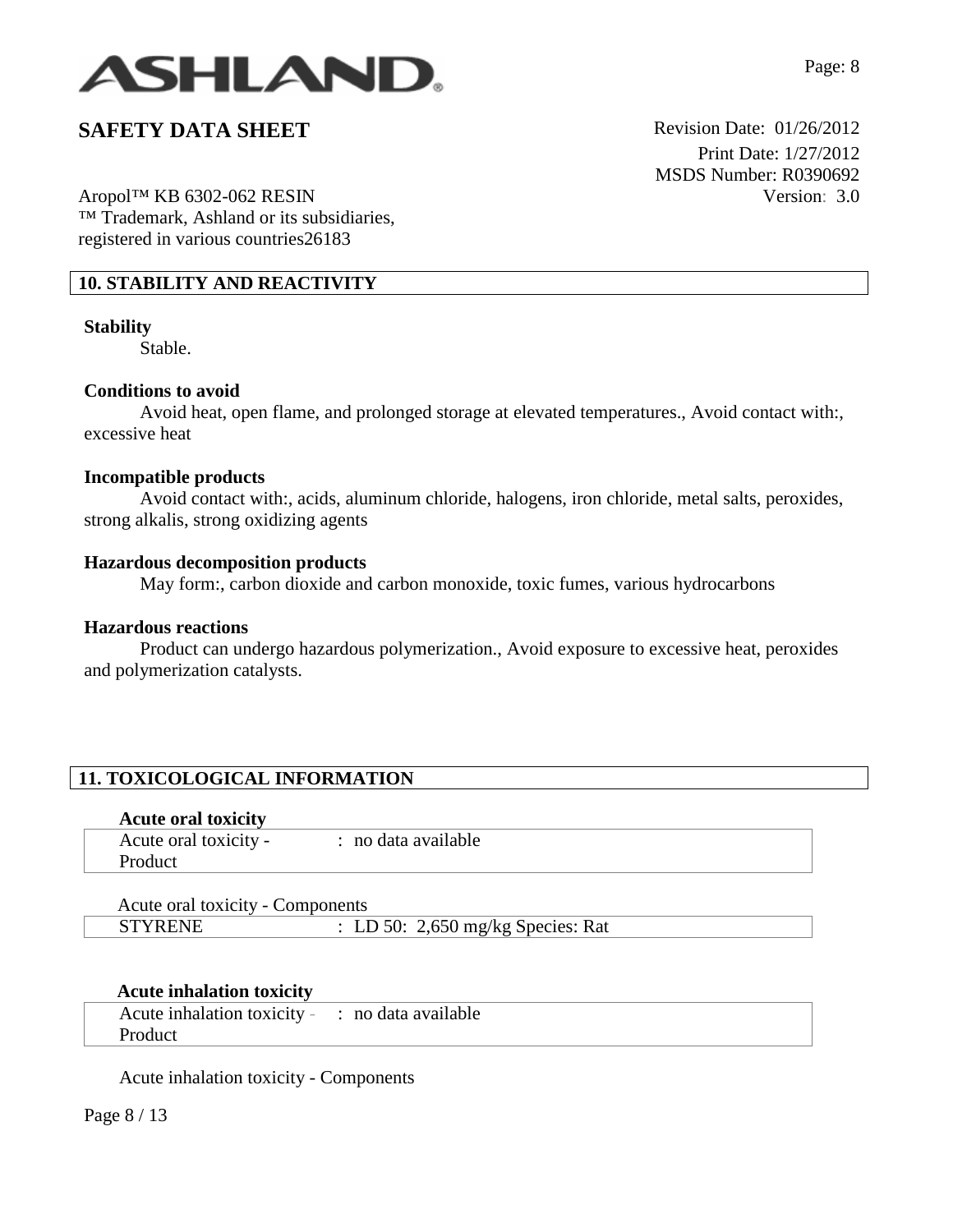

 Print Date: 1/27/2012 MSDS Number: R0390692 Version: 3.0

# Aropol™ KB 6302-062 RESIN TM Trademark, Ashland or its subsidiaries, registered in various countries26183

| : LC 50: 2800 ppm Exposure time: $4 h$ Species: Rat<br><b>STYRENE</b> |
|-----------------------------------------------------------------------|
|-----------------------------------------------------------------------|

| <b>Acute dermal toxicity</b> |  |
|------------------------------|--|
|------------------------------|--|

| Acute dermal toxicity - | : no data available |
|-------------------------|---------------------|
| <b>Product</b>          |                     |

# **Acute toxicity (other routes of administration)**

Acute toxicity (other routes of administration) : no data available

# **12. ECOLOGICAL INFORMATION**

# **Biodegradability**

| Biodegradability - Product : no data available |  |
|------------------------------------------------|--|
|                                                |  |

# Biodegradability - Components

| $P_{\text{10}}$ $P_{\text{21}}$ $P_{\text{32}}$ | $\sim$                         |
|-------------------------------------------------|--------------------------------|
|                                                 | Remarks: Readily biodegradable |

# **Bioaccumulation**

| Bioaccumulation - Product : no data available |  |
|-----------------------------------------------|--|
|                                               |  |

# **Ecotoxicity effects**

# **Toxicity to fish**

| Toxicity to fish - Product : no data available |  |
|------------------------------------------------|--|
|                                                |  |

# Toxicity to fish - Components

| <b>STYRENE</b> | : LC 50: 4.02 mg/l                            |
|----------------|-----------------------------------------------|
|                | Exposure time: 96 h                           |
|                | Species: Pimephales promelas (fathead minnow) |

# **Toxicity to daphnia and other aquatic invertebrates.**

| Toxicity to daphnia and : no data available |  |
|---------------------------------------------|--|
| other aquatic invertebrates.                |  |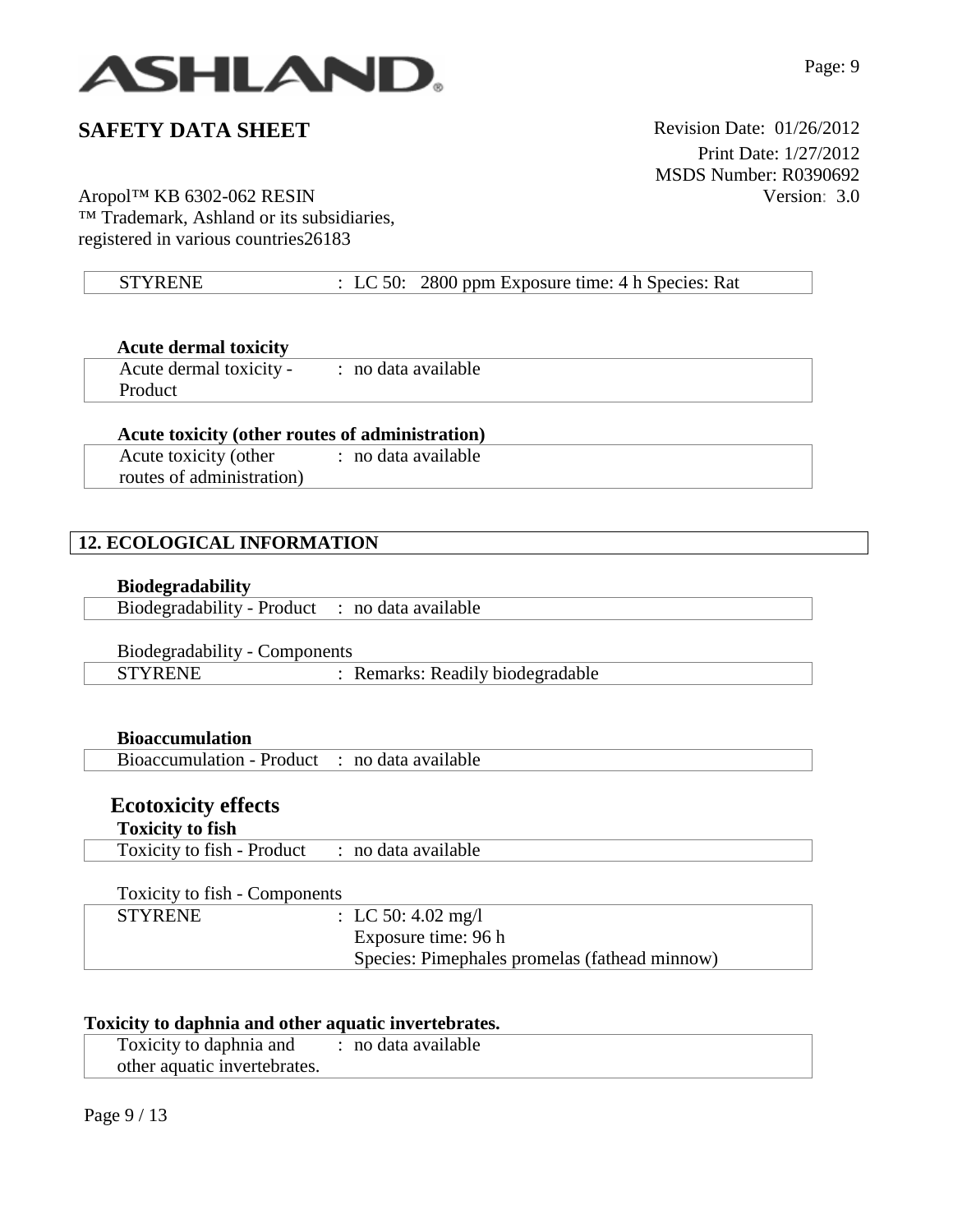

 Print Date: 1/27/2012 MSDS Number: R0390692 Version: 3.0

Aropol™ KB 6302-062 RESIN ™ Trademark, Ashland or its subsidiaries, registered in various countries26183

| - Product      |                                                                   |  |
|----------------|-------------------------------------------------------------------|--|
|                |                                                                   |  |
|                | Toxicity to daphnia and other aquatic invertebrates. - Components |  |
| <b>STYRENE</b> | : EC 50: 4.7 mg/l                                                 |  |
|                | Exposure time: 48 h                                               |  |
|                | Species: Water flea (Daphnia magna)                               |  |
|                |                                                                   |  |

| <b>Toxicity to algae</b> |                     |  |
|--------------------------|---------------------|--|
| Toxicity to algae -      | : no data available |  |
| Product                  |                     |  |

| Toxicity to algae - Components |                                                        |  |  |
|--------------------------------|--------------------------------------------------------|--|--|
| <b>STYRENE</b>                 | : EC 50: $> 4.9$ mg/l                                  |  |  |
|                                | Exposure time: 72 h                                    |  |  |
|                                | Species: Pseudokirchneriella subcapitata (green algae) |  |  |

| <b>Toxicity to bacteria</b>       |                       |  |
|-----------------------------------|-----------------------|--|
| Toxicity to bacteria -            | : no data available   |  |
| Product                           |                       |  |
|                                   |                       |  |
| Toxicity to bacteria - Components |                       |  |
| <b>STYRENE</b>                    | : EC 50: ca. 500 mg/l |  |
|                                   | Exposure time: 0.5 h  |  |

# **13. DISPOSAL CONSIDERATIONS**

## **Waste disposal methods**

Dispose of in accordance with all applicable local, state and federal regulations. Do not discharge effluent containing this product into lakes, streams, ponds or estuaries, oceans, or other waters unless in accordance with the requirements of a National Pollutant Discharge Elimination System (NPDES) permit, and the permitting authority has been notified in writing prior to discharge. Do not discharge effluent containing this product to sewer systems without previously notifying the local sewage

Page 10 / 13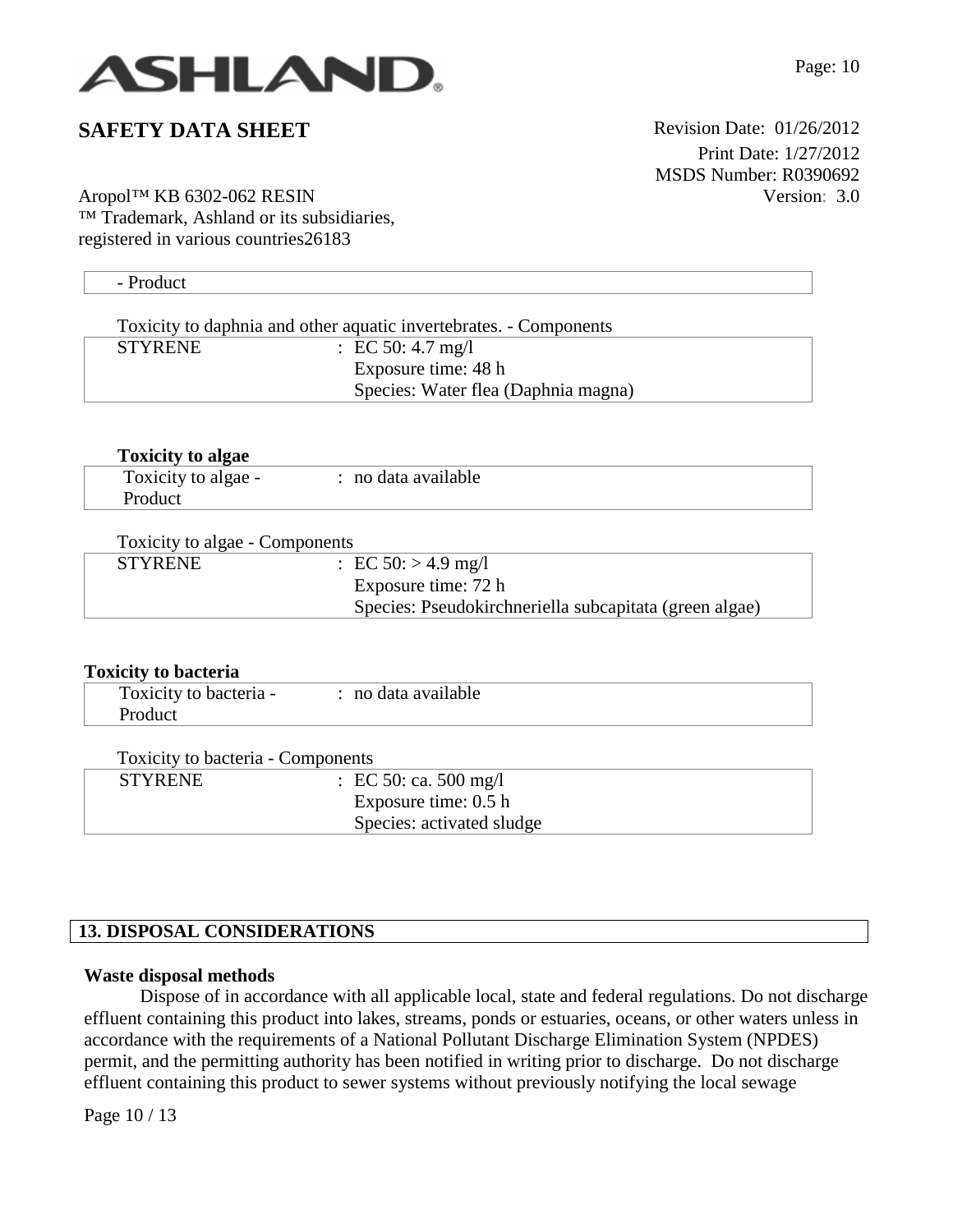

 Print Date: 1/27/2012 MSDS Number: R0390692 Version: 3.0

Aropol™ KB 6302-062 RESIN TM Trademark, Ashland or its subsidiaries, registered in various countries26183

treatment plant authority. For guidance, contact your State Water Board or Regional Office of the EPA. Dispose of in accordance with all applicable local, state and federal regulations.

## **14. TRANSPORT INFORMATION**

#### **REGULATION**

| ID            |                        | PROPER SHIPPING NAME                                                 | *HAZARD        | <b>SUBSIDIARY</b> | <b>PACKING</b> | <b>MARINE</b>    |
|---------------|------------------------|----------------------------------------------------------------------|----------------|-------------------|----------------|------------------|
| <b>NUMBER</b> |                        |                                                                      | <b>CLASS</b>   | <b>HAZARDS</b>    | <b>GROUP</b>   | <b>POLLUTANT</b> |
|               |                        |                                                                      |                |                   |                |                  |
|               |                        |                                                                      |                |                   |                | /LTD. QTY.       |
| <b>WASTES</b> |                        | MEXICAN REGULATION FOR THE LAND TRANSPORT OF HAZARDOUS MATERIALS AND |                |                   |                |                  |
| <b>UN</b>     | 1866                   | RESINA, SOLUCIONES DE                                                | 3              |                   | III            |                  |
|               |                        | <b>INTERNATIONAL AIR TRANSPORT ASSOCIATION - PASSENGER</b>           |                |                   |                |                  |
| <b>UN</b>     | 1866                   | Resin solution                                                       | 3              |                   | III            |                  |
|               |                        | INTERNATIONAL AIR TRANSPORT ASSOCIATION - CARGO                      |                |                   |                |                  |
| <b>UN</b>     | 1866                   | Resin solution                                                       | 3              |                   | III            |                  |
|               |                        | <b>INTERNATIONAL MARITIME DANGEROUS GOODS</b>                        |                |                   |                |                  |
| <b>UN</b>     | 1866                   | <b>RESIN SOLUTION</b>                                                | 3              |                   | Ш              |                  |
|               |                        | <b>TRANSPORT CANADA - INLAND WATERWAYS</b>                           |                |                   |                |                  |
| <b>UN</b>     | 1866                   | <b>RESIN SOLUTION</b>                                                | 3              |                   | Ш              |                  |
|               |                        | <b>TRANSPORT CANADA - RAIL</b>                                       |                |                   |                |                  |
| <b>UN</b>     | 1866                   | <b>RESIN SOLUTION</b>                                                | 3              |                   | III            |                  |
|               |                        | <b>TRANSPORT CANADA - ROAD</b>                                       |                |                   |                |                  |
| <b>UN</b>     | 1866                   | <b>RESIN SOLUTION</b>                                                | $\overline{3}$ |                   | Ш              |                  |
|               |                        | <b>U.S. DOT - INLAND WATERWAYS</b>                                   |                |                   |                |                  |
| <b>UN</b>     | 1866                   | Resin solution                                                       | 3              |                   | III            |                  |
|               | <b>U.S. DOT - RAIL</b> |                                                                      |                |                   |                |                  |
| <b>UN</b>     | 1866                   | Resin solution                                                       | 3              |                   | III            |                  |

Page 11 / 13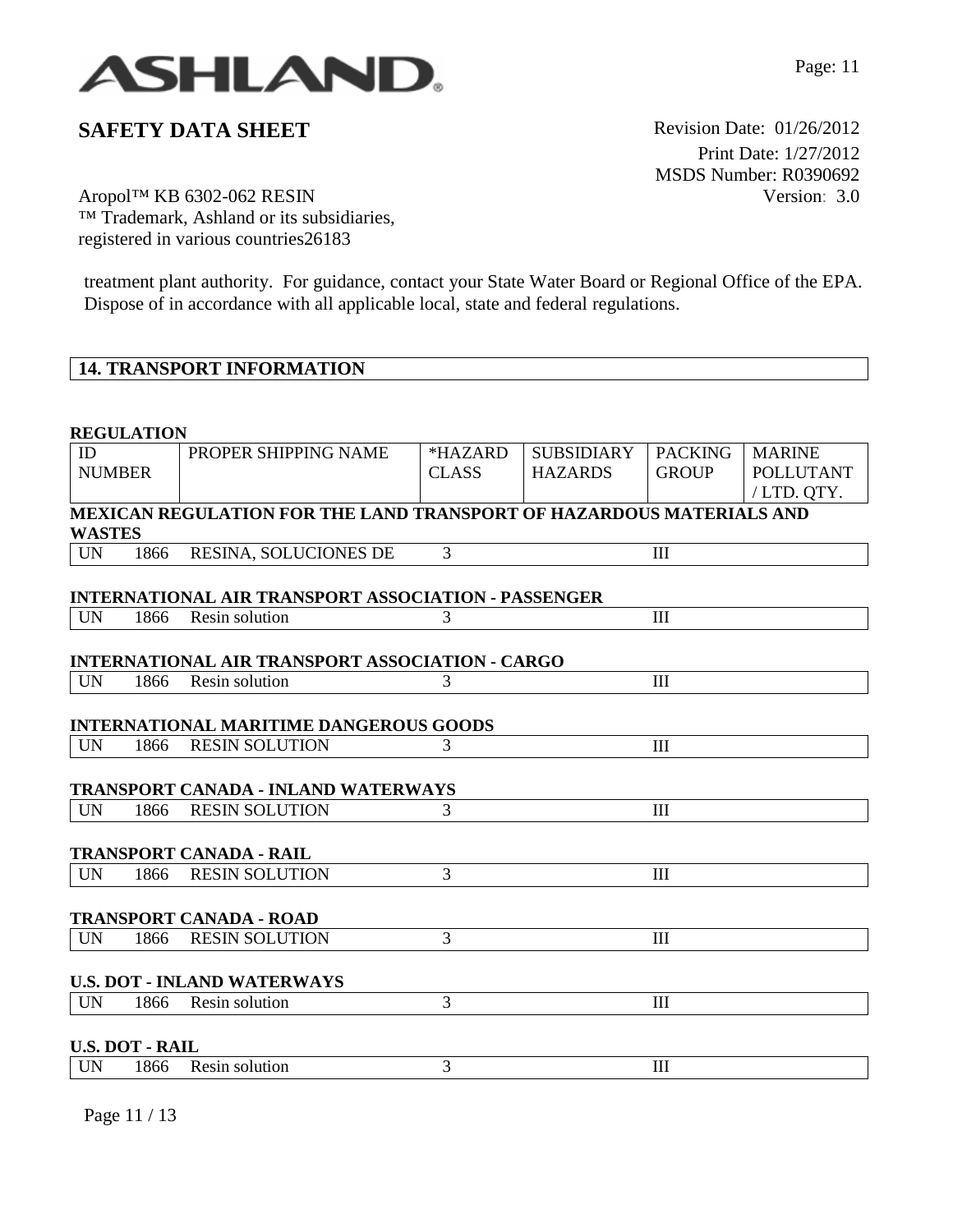

Aropol™ KB 6302-062 RESIN ™ Trademark, Ashland or its subsidiaries, registered in various countries26183

 Print Date: 1/27/2012 MSDS Number: R0390692 Version: 3.0

| <b>U.S. DOT - ROAD</b> |                                        |                |  |  |  |  |
|------------------------|----------------------------------------|----------------|--|--|--|--|
| UN                     | 1866                                   | Resin solution |  |  |  |  |
|                        | *ORM = ORM-D, CBL = COMBUSTIBLE LIQUID |                |  |  |  |  |

Dangerous goods descriptions (if indicated above) may not reflect quantity, end-use or region-specific exceptions that can be applied. Consult shipping documents for descriptions that are specific to the shipment.

## **15. REGULATORY INFORMATION**

### **WHMIS Classification**

| F                | Dangerously Reactive Material                     |
|------------------|---------------------------------------------------|
| B <sub>2</sub>   | Flammable liquid                                  |
| D <sub>2</sub> A | Very Toxic Material Causing Other Toxic Effects   |
| D2B              | <b>Toxic Material Causing Other Toxic Effects</b> |

This product has been classified in accordance with the hazard criteria of the Controlled Products Regulations (CPR) and the MSDS contains all the information required by the CPR.

# **Canadian National Pollutant Release Inventory (NPRI)**

STYRENE 43.72 %

## **Notification status**

| US. Toxic Substances Control Act                              | y (positive listing)    |
|---------------------------------------------------------------|-------------------------|
| Canada. Canadian Environmental Protection Act (CEPA).         | q (quantity restricted) |
| Domestic Substances List (DSL). (Can. Gaz. Part II, Vol. 133) |                         |
| Australia. Industrial Chemical (Notification and Assessment)  | n (Negative listing)    |
| Act                                                           |                         |
| New Zealand. Inventory of Chemicals (NZIoC), as published     | n (Negative listing)    |
| by ERMA New Zealand                                           |                         |
| Japan. Kashin-Hou Law List                                    | n (Negative listing)    |
| Korea. Toxic Chemical Control Law (TCCL) List                 | n (Negative listing)    |
| Philippines. The Toxic Substances and Hazardous and Nuclear   | n (Negative listing)    |
| <b>Waste Control Act</b>                                      |                         |
| China. Inventory of Existing Chemical Substances              | q (quantity restricted) |

Page 12 / 13